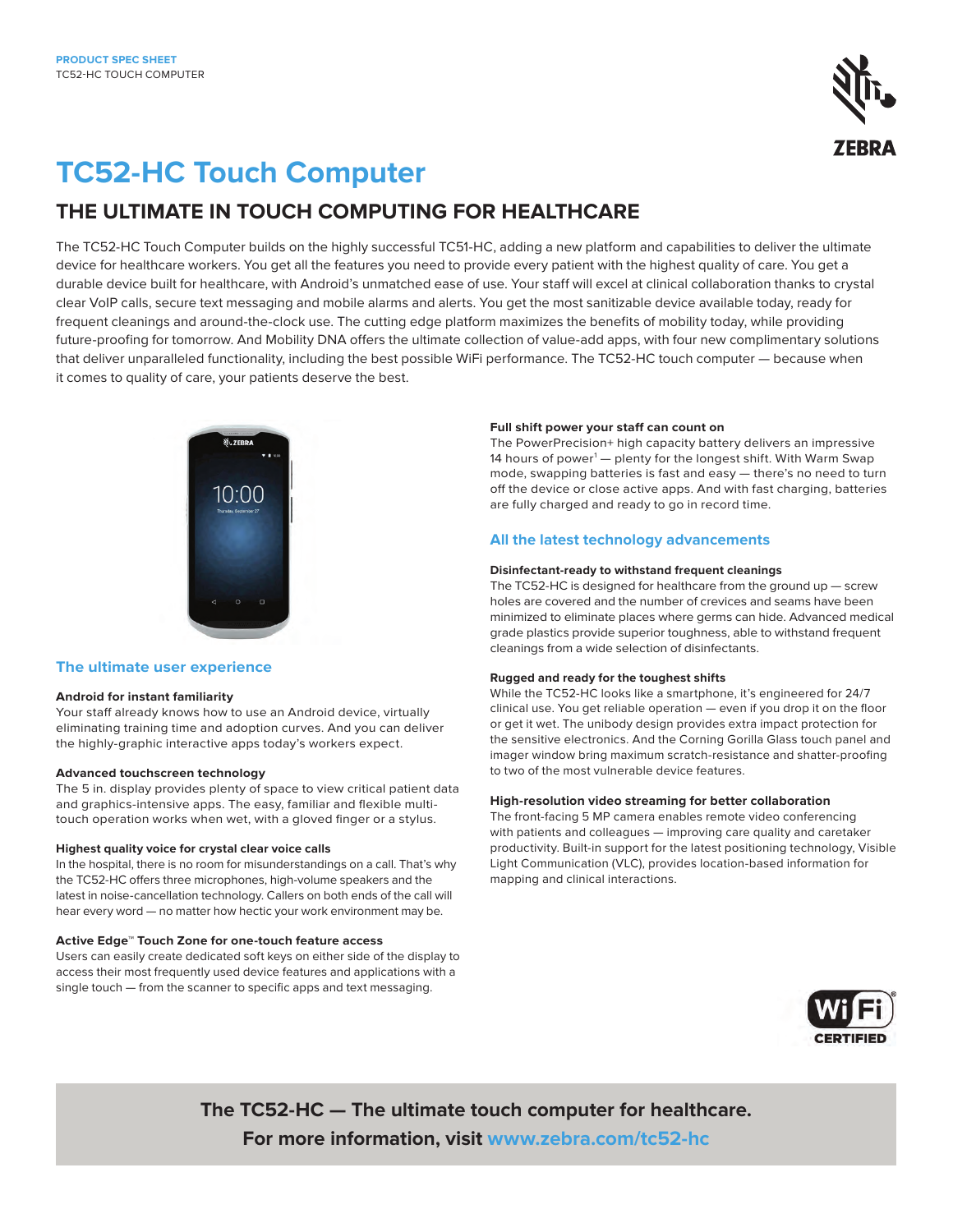### **A platform to handle all your apps — today and tomorrow**

The ultra-powerful processor provides superior performance on all voice and data apps. You get built-in support for the next two versions of Android (P and Q)<sup>2</sup> and future apps, such as artificial intelligence.

### **Improved WiFi range and speed — with less power**

With support for 2x2 Multiple-User Multiple Input Multiple Output (MU-MIMO) technology, you get better WiFi range and speed. And processing is shifted from the TC52-HC to the access point, extending battery cycle time.

### **The most powerful family of ready-to-use voice solutions**

Give your healthcare workers better voice connections for better collaboration. Workforce Connect PTT Express is pre-installed and pre-licensed, enabling push-to-talk right out of the box with any other worker carrying any PTT Express-enabled Zebra mobile computer inside the four walls. Want to enable PTT with physicians, paramedics and more outside the four walls? Make it happen with our optional, cloud-based, cost-effective Workforce Connect PTT Pro. And with optional Workforce Connect Voice, your TC52-HC mobile computer doubles as a cordless PBX handset, eliminating the need for workers to carry and manage more than one device.

### **Secure text messaging**

Standard text messaging services lack the security required for healthcare, but voice conversations are often inappropriate in a hospital. With Zebra's easy-to-deploy Workforce Connect Enterprise Messaging or an approved Partner's secure texting application, your staff can quickly and discretely communicate via text while meeting requirements for privacy and security.

### **Fast and flawless scanning**

Advanced scanning technology and PRZM Intelligent Imaging deliver lightning fast capture of printed and electronic 1D and 2D barcodes in virtually any condition — even on curved or uneven surfaces like medicine vials and medical bags. The expanded working range and wide field of view allow staff to scan barcodes nearer and farther away, while omnidirectional scanning provides true point and shoot performance.

### **Ultra high-resolution photos and videos**

The 13 MP rear color camera captures highly detailed photos and videos to document patient condition, including wound status. The flash is optimized for better brightness and uniformity, making it easier than ever to take quality photos in any lighting condition.

### **Automatically capture data on labels and forms**

Need to capture multiple barcodes on a single label or data on a medical form, such as checkboxes, text fields and signatures? You can do it all with the press of a single button with SimulScan, a no-cost, pre-installed Mobility DNA application.

### **Maximize productivity with enterprise accessories**

The TC52-HC supports a full suite of backward compatible businessclass accessories, including a 4-slot spare battery charger and unique ShareCradles that charge both devices and batteries. And with the optional Ethernet connection, syncing data with backend apps is fast and accurate.

# **Drive workforce efficiency and device value to a new level with powerful new Mobility DNA apps**

### **WorryFree WiFi — dependably superior WiFi**

Provide every worker with the best possible WiFi connection, every minute of every shift. This free tool delivers near instant application response times, unmatched roaming performance, plus exceptional voice quality and network diagnostics — everything you need to leverage your WiFi network to increase workforce productivity and better serve patients.

### **PowerPrecision Console — prevent aging batteries from reducing workforce productivity**

This free PC-based solution provides an easy-to-read dashboard that allows you to quickly identify and remove aging batteries from your battery fleet before they impact workforce productivity and mobile device uptime.

### **End-to-end revolutionary control of the update process with LifeGuard**

Updating your enterprise-class Android mobile devices is often timeconsuming, costly, complex and difficult to track. Now you can easily manage updates across your entire fleet with LifeGuard Analytics — free with your Zebra OneCare Support contract. See available updates, a list of eligible devices and the update priority, all at a glance. Automatically update devices over the air with the press of a button. And easily monitor and manage the status of updates in real time.

### **Easily manage access to Google Mobile Services (GMS) with Restricted Mode**

StageNow's new Restricted Mode delivers an industry first — an easy way to simply click to deactivate Google Mobile Services (GMS) — and reactivate should you need them down the road. StageNow is free and pre-loaded on every TC52-HC.

## **The ultimate in device management options**

### **Improve device value with Zebra's optional Visibility Services**

Get the device management data you need to take device uptime, operational efficiency and your return on investment to the next level. Asset Visibility Service (AVS) is an easy to use and deploy solution that doesn't require an Enterprise Mobility Management (EMM) system. Operational Visibility Services (OVS) is a comprehensive device management solution that leverages your EMM information to help get more value out of your Zebra mobile devices. These optional services can be added to your optional Zebra OneCare support contract.<sup>3</sup>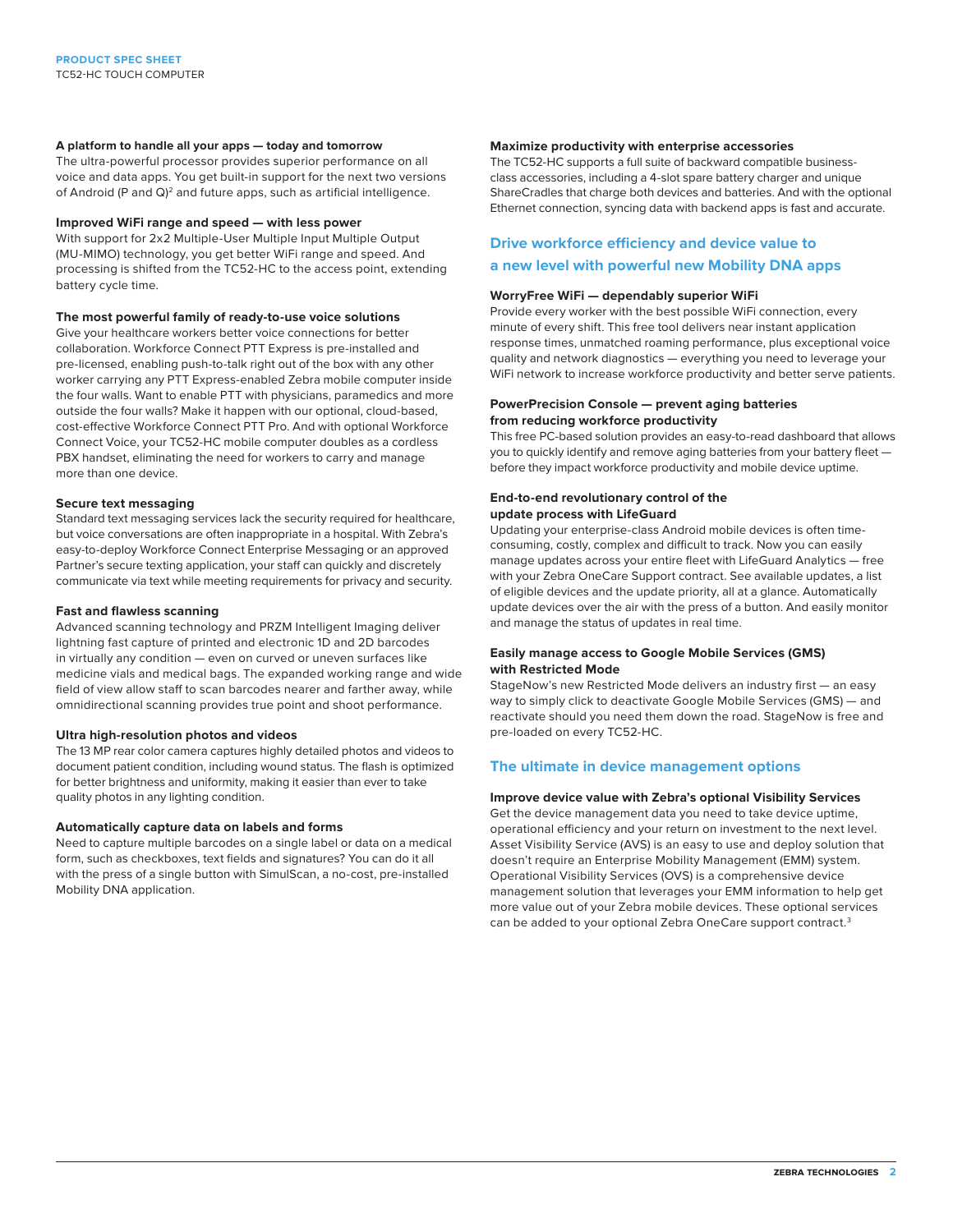# **TC52-HC Specifications**

| PHYSICAL CHARACTERISTICS    |                                                                                                                                                                                                                                                                             |
|-----------------------------|-----------------------------------------------------------------------------------------------------------------------------------------------------------------------------------------------------------------------------------------------------------------------------|
| <b>Dimensions</b>           | 6.1 in. L x 2.9 in. W x 0.73 in. H<br>155 mm L x 75.5 mm W x 18.6 mm H                                                                                                                                                                                                      |
| Weight                      | 8.8 oz./249 g with battery                                                                                                                                                                                                                                                  |
| Display                     | 5.0 in. High Definition (1280 x 720); exceptionally<br>bright, outdoor viewable; optically bonded to<br>touch panel                                                                                                                                                         |
| <b>Imager Window</b>        | Corning Gorilla Glass                                                                                                                                                                                                                                                       |
| Touchpanel                  | Dual mode capacitive touch with stylus or bare<br>or gloved fingertip input (conductive stylus sold<br>separately); Corning Gorilla Glass; water droplet<br>rejection; fingerprint resistant anti-smudge coating                                                            |
| <b>Backlight</b>            | LED backlight                                                                                                                                                                                                                                                               |
| Power                       | Rechargeable Li-Ion, PowerPrecision+, 4150 mAh/<br>15.98Wh typical, replaceable battery, 4.2V cell<br>charge voltage, cell nominal voltage 3.6V, improved<br>battery metrics for better battery management; fast<br>USB charging (up to 2.4A)                               |
| <b>Expansion Slot</b>       | User accessible MicroSD up to 32GB SDHC and up<br>to 256 GB SDXC                                                                                                                                                                                                            |
| <b>Network Connections</b>  | WLAN, WPAN (Bluetooth), USB 2.0, High Speed<br>(Host and Client)                                                                                                                                                                                                            |
| <b>Notification</b>         | Audible tone; multi-color LEDs; vibration                                                                                                                                                                                                                                   |
| Keypad                      | On-screen keypad and enterprise keyboard                                                                                                                                                                                                                                    |
| <b>Voice and Audio</b>      | Three microphones with noise cancellation<br>and audio support for Narrow Band, Wideband,<br>Super Wideband, and Full Band; vibrate alert,<br>Front facing speaker, Bluetooth wireless headset<br>support; high quality speaker phone, PTT headset<br>support; and HD Voice |
| <b>Buttons</b>              | Six programmable buttons for maximum flexibility:<br>Back button, dual dedicated scan buttons,<br>dedicated push-to-talk button and volume<br>up/down buttons                                                                                                               |
| PERFORMANCE CHARACTERISTICS |                                                                                                                                                                                                                                                                             |
| CPU                         | Qualcomm Snapdragon™ 660 octa-core, 2.2 GHz                                                                                                                                                                                                                                 |
| <b>Operating System</b>     | Android 8.1 Oreo with Zebra's Restricted Mode<br>for control over GMS and other services                                                                                                                                                                                    |
| Memory                      | 4GB RAM/32GB Flash                                                                                                                                                                                                                                                          |
| <b>USER ENVIRONMENT</b>     |                                                                                                                                                                                                                                                                             |
| Operating Temp.             | 14°F to 122°F/-10°C to 50°C                                                                                                                                                                                                                                                 |
| Storage Temp.               | -40°F to 158°F/-40°C to 70°C                                                                                                                                                                                                                                                |
| Humidity                    | 5% to 95% non-condensing                                                                                                                                                                                                                                                    |

# **USER ENVIRONMENT (CONTINUED)**

| <b>Drop Specifications</b>                 | Multiple 4 ft./1.2 m to tile over concrete over<br>-10°C to 50°C (14°F to 122°F) per MIL STD 810 G                                                                                                                                                                                                                                                                        |
|--------------------------------------------|---------------------------------------------------------------------------------------------------------------------------------------------------------------------------------------------------------------------------------------------------------------------------------------------------------------------------------------------------------------------------|
| <b>Tumble Specification</b>                | 500 1.6 ft./0.5 m tumbles, meets or exceeds<br>IEC tumble specification                                                                                                                                                                                                                                                                                                   |
| Sealing                                    | IP65 per applicable IEC sealing specifications                                                                                                                                                                                                                                                                                                                            |
| <b>Vibration</b>                           | 4 g's PK Sine (5 Hz to 2 kHz); 0.04 g 2/Hz Random<br>(20 Hz to 2 kHz); 60 minute duration per axis, 3 axis                                                                                                                                                                                                                                                                |
| <b>Thermal Shock</b>                       | -40° F to 158° F/-40° C to 70° C rapid transition                                                                                                                                                                                                                                                                                                                         |
| Electrostatic<br>Discharge (ESD)           | +/-15kv air discharge; +/-8kv direct discharge;<br>+/- 8kv indirect discharge                                                                                                                                                                                                                                                                                             |
| <b>INTERACTIVE SENSOR TECHNOLOGY (IST)</b> |                                                                                                                                                                                                                                                                                                                                                                           |
| Light Sensor                               | Automatically adjusts display backlight brightness                                                                                                                                                                                                                                                                                                                        |
| Magnetometer                               | eCompass automatically detects direction<br>and orientation                                                                                                                                                                                                                                                                                                               |
| <b>Motion Sensor</b>                       | 3-axis Accelerometer with MEMS Gyro                                                                                                                                                                                                                                                                                                                                       |
| <b>Proximity Sensor</b>                    | Automatically detects when the user places the<br>handset against head during a phone call to<br>disable display output and touch input                                                                                                                                                                                                                                   |
| <b>DATA CAPTURE</b>                        |                                                                                                                                                                                                                                                                                                                                                                           |
| Scanning                                   | SE4710 imager (1D and 2D) with extraordinary range:<br>Scan range - Code 39 barcode:<br>20 Mil: 1.8 in. to 32.0 in./4.5 cm to 81.3 cm<br>3 Mil: 3.1 in. to 5.6 in./7.9 cm to 14.2 cm<br>Digimarc support                                                                                                                                                                  |
| Camera                                     | Front - 5 MP; f/2.0 aperture; supports video<br>streaming/video conferencing<br>Rear - 13 MP autofocus; f/2.2 aperture; flash<br>optimized for better brightness and uniformity;<br>supports Torch mode                                                                                                                                                                   |
| <b>NFC</b>                                 | ISO 14443 Type A and B; FeliCa and ISO 15693<br>cards; P2P mode and Card Emulation via Host                                                                                                                                                                                                                                                                               |
| <b>WIRELESS LAN</b>                        |                                                                                                                                                                                                                                                                                                                                                                           |
| Radio                                      | IEEE 802.11 a/b/g/n/ac/d/h/i/r/k/v <sup>4</sup> /w; Wi-Fi <sup>™</sup><br>certified; IPv4, IPv6, 2x2 MU-MIMO                                                                                                                                                                                                                                                              |
| <b>Data Rates</b>                          | 5GHz: 802.11a/n/ac - up to 866.7 Mbps<br>2.4GHz: 802.11b/g/n - up to 300 Mbps                                                                                                                                                                                                                                                                                             |
| <b>Operating Channels</b>                  | Channel 1-13 (2412-2472 MHz):<br>1, 2, 3, 4, 5, 6, 7, 8, 9, 10, 11, 12, 13<br>Channel 36-165 (5180-5825 MHz): 36,40,44,48,52<br>56,60,64,100,104,108,112,116,120,124,128,132,136,1<br>40,144,149,153,157,161,165<br>Channel Bandwidth: 20, 40, 80 MHz<br>Actual operating channels/ frequencies and<br>bandwidths depend on regulatory rules and<br>certification agency. |

## **The TC52-HC is designed for:**

# **USERS**

- Nurses
- Doctors
- Nutritionists • Lab/Pharmacy technicians
- Phlebotomists
- Hospital supply chain management

## **APPLICATIONS**

- Voice calls through the PBX
- Push-to-talk (PTT) inside and outside the four walls
- Secure text messaging
- Mobile alarms and alerts
- Medication administration
- Prescription tracking
- Blood transfusion administration
- Electronic patient record access
- Breast milk management
- Inventory management (local floor supplies)

*Continued on page 4*